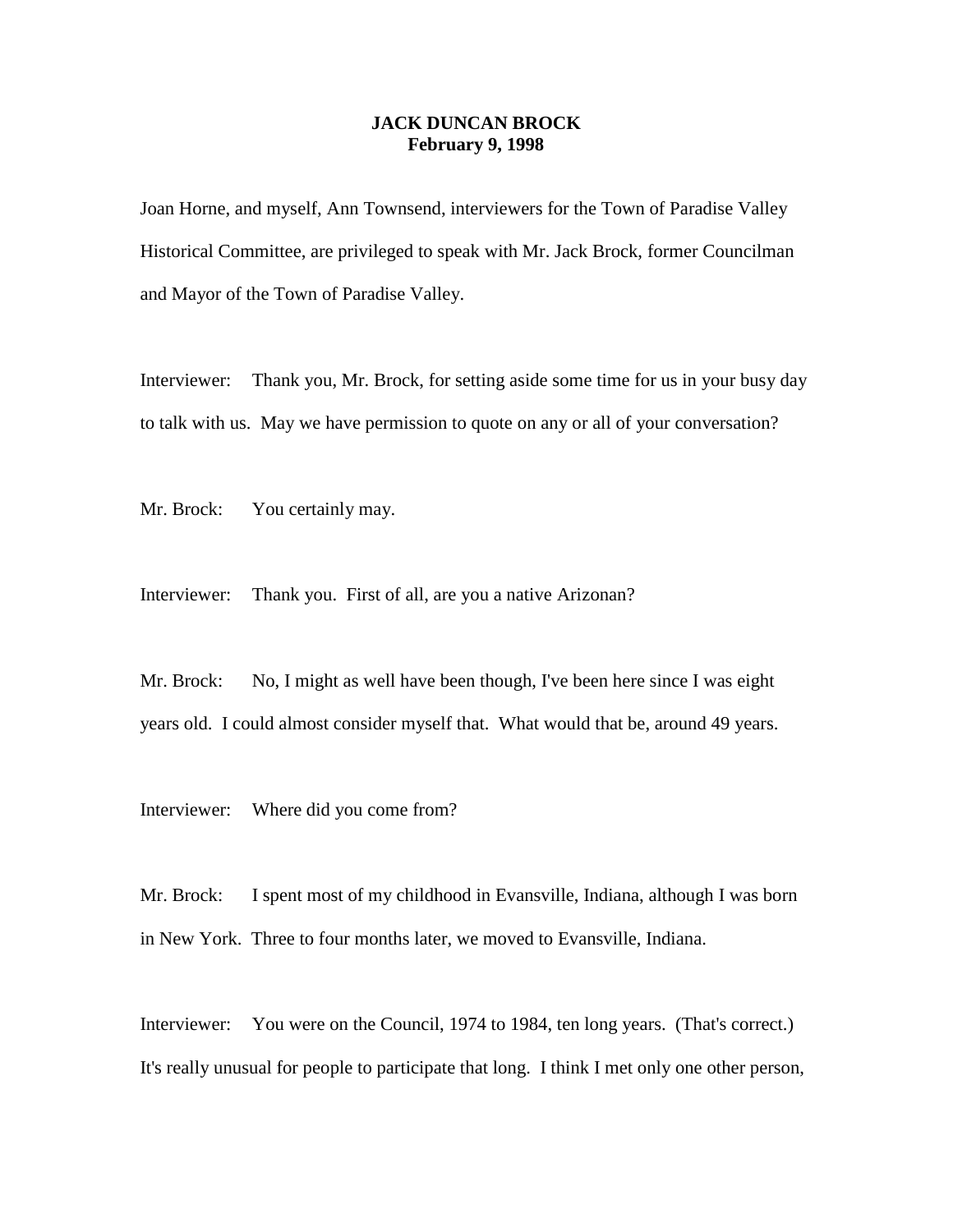Jack Huntress who was Mayor and on the Council for ten years. I think that's very commendable.

Mr. Brock: Actually it was preceded by a stint of three years on the Board of Adjustment where I eventually served as Chairman.

Interviewer: What made you decide to run for Council. Were there certain issues happening during the 1974-84 time?

Mr. Brock: There was one particular issue that actually came to heart when we began to build our house that gave me the idea that perhaps it might not be a bad idea if I were to serve. One obviously, the intent of the service to the public, but the other was in the process of building our house, we wanted to underground the utility. At the time, the lot we had purchased in 1965 did not have any electricity to it. Consequently, it was required to come from across the street. In the process of discussing this with Mrs. Helen Marston at the old Town Hall, we tried to explain what our intent and purpose was and knowledge. I don't recall exactly what happened other than the fact that Linda and I were on side of the counter, she was on the other and the file folder came flying at us. At that particular point in time, Linda and I discussed it later and thought that it might be a good idea if I got involved with the Town. It was over that particular issue that got me involved.

Interviewer: Whether you could get electricity to your property?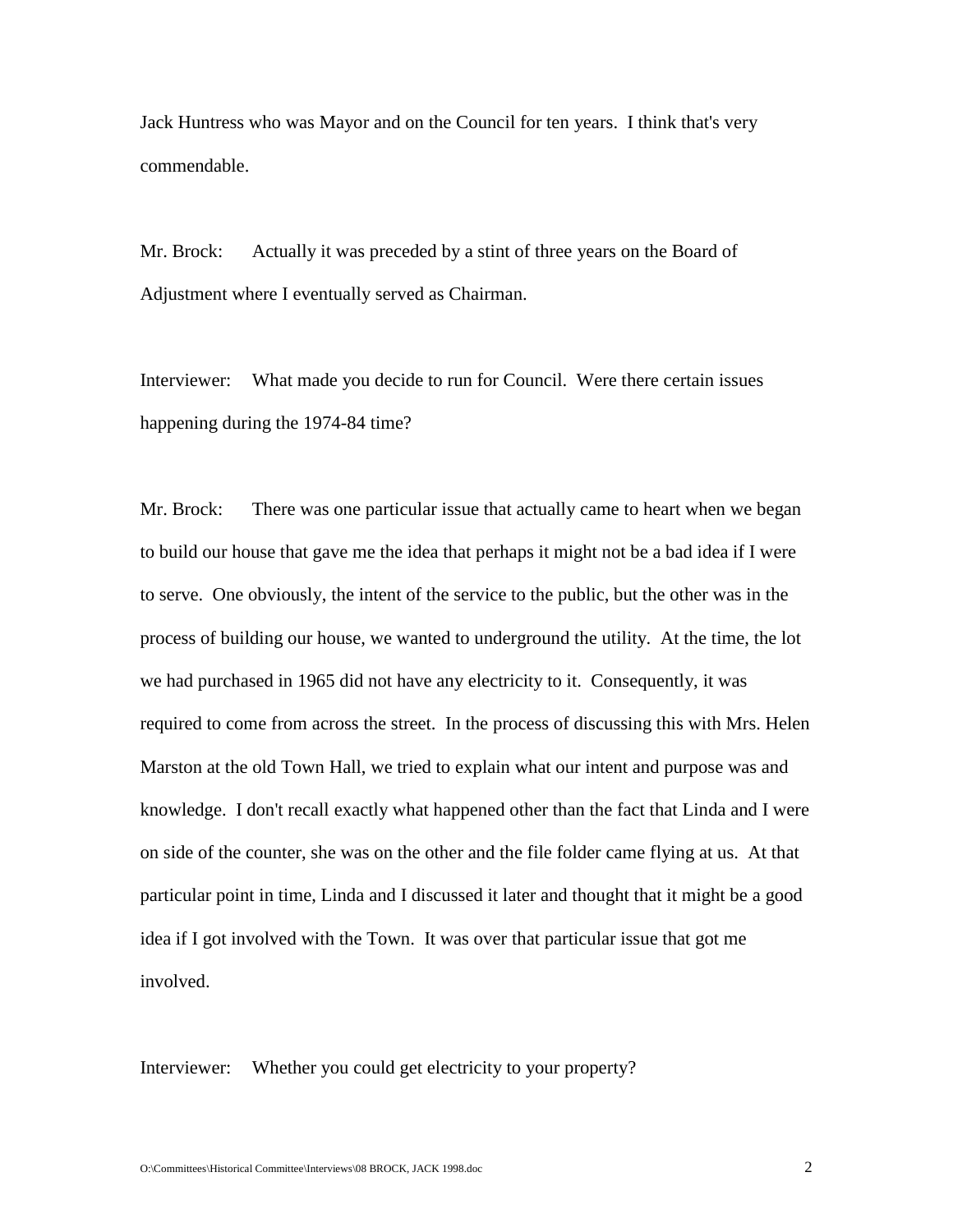Mr. Brock: The manner in which I wanted to do was to underground it. For some reason, I could not make that clear or at least acceptable and was told constantly that there was a pole down the street and you could get power from that but I was dead set on undergrounding.

Interviewer: How ironic because we are still working in 1998 on undergrounding utilities.

Mr. Brock: I understand. We created some incentive during my period on the Council to have undergrounding done to some relief. It worked very well at the time. This was back in 1968 or so. I just couldn't get across the point that I wanted to underground.

Interviewer: Wasn't it about the late '60's when they had a policy that that was their ultimate goal?

Mr. Brock: I think it has always been an ultimate goal since the beginning of incorporation in '61. There had never been much done about it other than the philosophy. I wasn't until the early '70's that there was a fund created for an improvement district.

Interviewer: Are there are other things on the Council that were a challenge to you? Is there anything you want to share?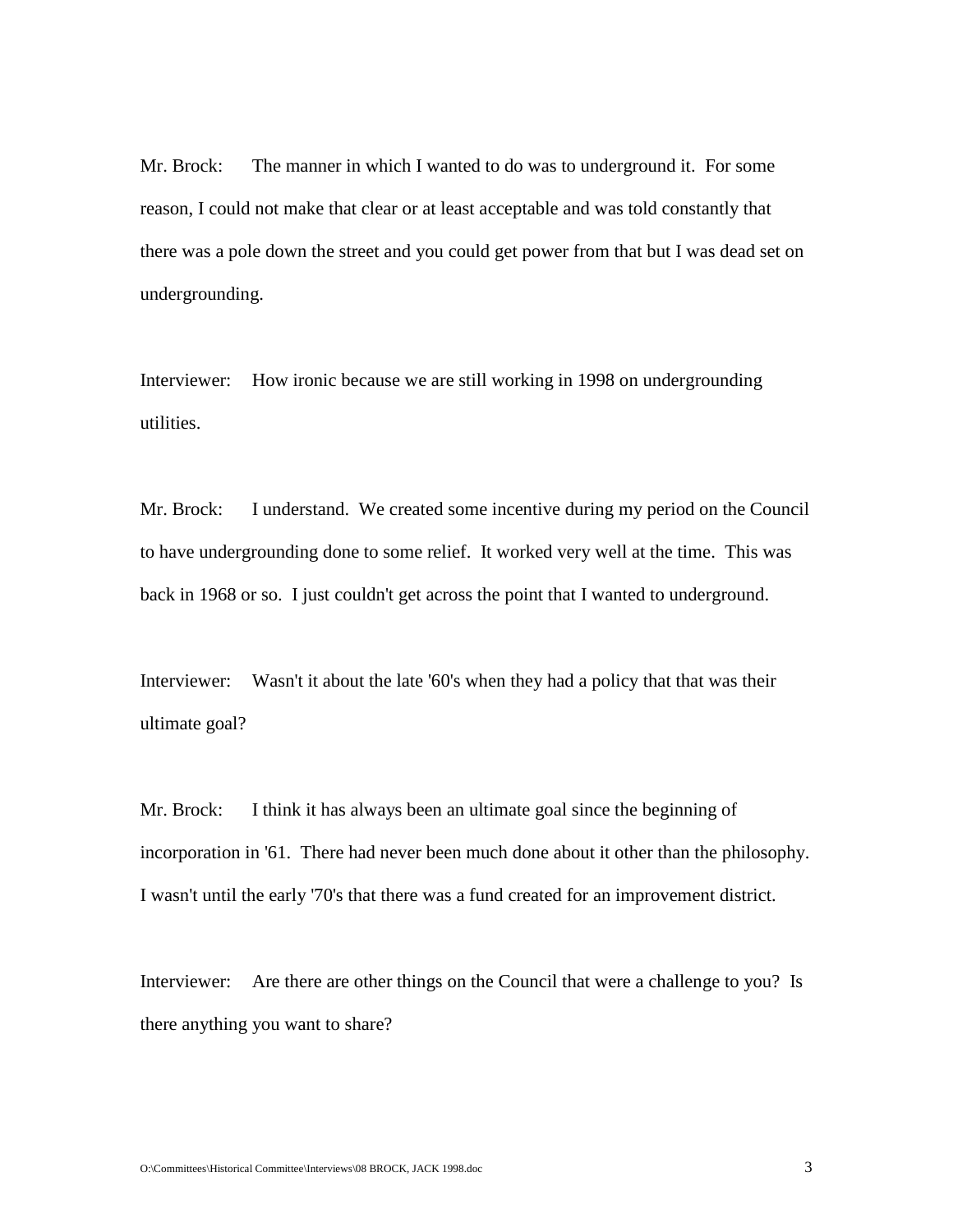Mr. Brock: There are several things that I was pleased or happy about. One was the development of Lincoln Drive. We had lost a little girl named Becky Levi by an accident there. The development of streets are based on certain warrants. Consequently, that warranted the need to look into the street. We have always felt that we did not want to have a thoroughfare through the Town, but the reality of Scottsdale on one side and Phoenix on the other, is that the street in its present condition was being used for that purpose.

Interviewer: Was that at the time when Lincoln was just a two-lane country road?

Mr. Brock: With a dirt base and a shoulder. It was just a very dangerous situation so we thought that that was a necessity. The Council approved it. Unfortunately, we were recalled over it. The process prior to the recall situation, I was very sensitive to the fact that I knew that there were some problems out there that needed to be addressed. I have an architectural background and model building. I built a model of the roadway and indicated 26 different changes or what I considered to be improvements to it. They were approved by the Council. Consequently, I think some consideration was given to that in the recall process because I faired better than others, although I think it was a three to one relationship to approve the Council's action.

Interviewer: I remember reading about that in the history books which are made up of clippings at the time, all the Council members survived that recall.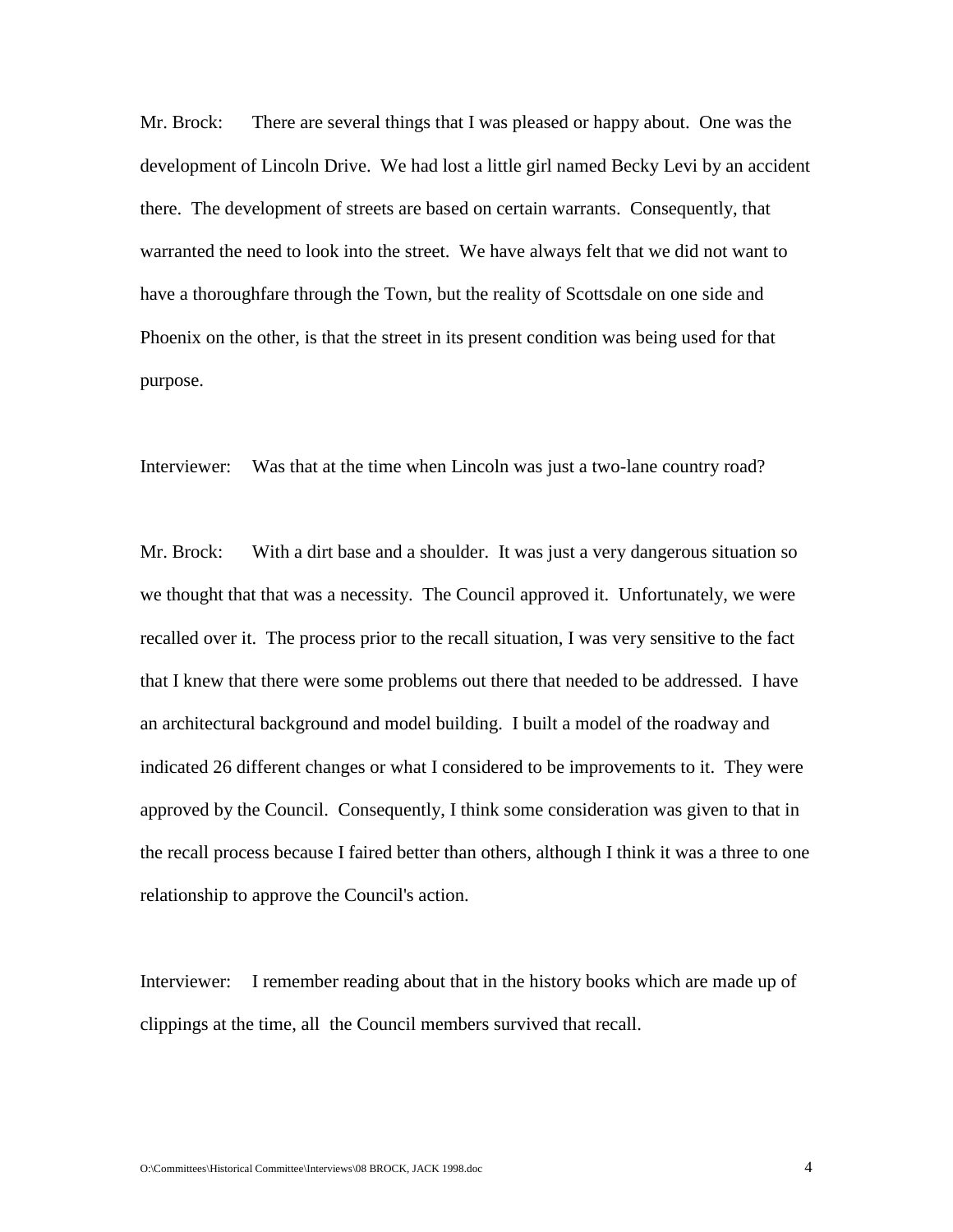Mr. Brock: Yes, as I said, I think the vote was three to one in support of the Council's action.

Interviewer: Even then, people didn't like change.

Mr. Brock: I'm not too sure it was so much change in that nature as it was to creating something as beneficial as it was. In other words, perhaps it there had been a median between what it is today and what it was, that may have been acceptable. I think what we were trying to do was to look far enough ahead that the road would be worthy of use 25- 30 years from now. I think that we have accomplished that.

Interviewer: Yes. I moved here after it was widened and I just can't imagine it never being like before.

Joan Horne: I was here when it was still two lanes. I was asked to sign the petition. Of course, I wasn't a resident and that was out of the question. But I often conjecture about what would have happened if we had a good road but left it at two lanes. Would it have forced Scottsdale and Phoenix to find alternate routes?

Mr. Brock: We had enough background and knowledge to believe that that alternate route would have been MacDonald.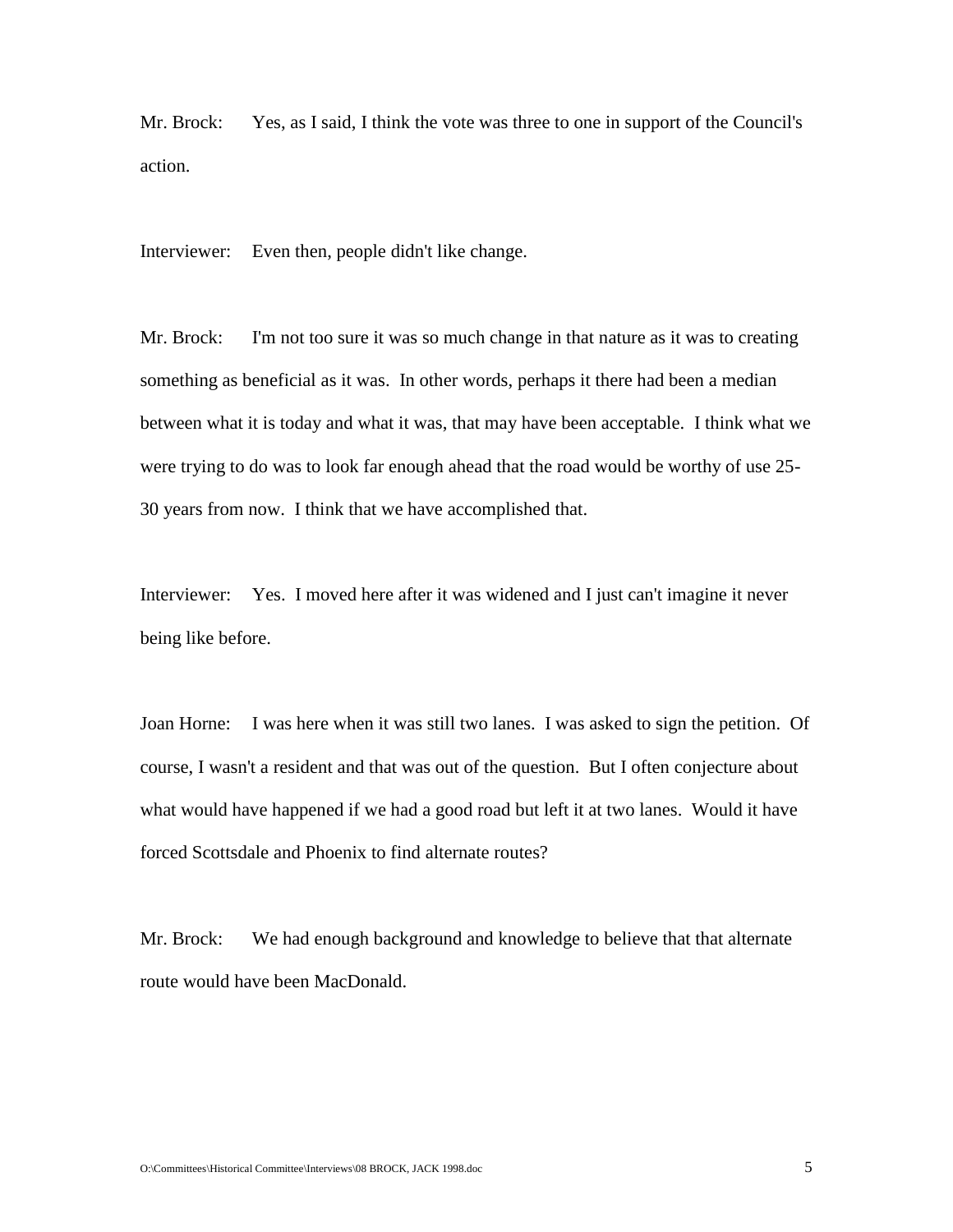Joan Horne: In other words, it wouldn't have been out of Town. I thought maybe Camelback.

Mr. Brock: That is what everybody assumed that it would be. We began to look at the traffic pattern when you would check down Lincoln at a certain period of time, they would go to MacDonald. That is one reason that we were not supportive at that particular point in time in removing the difficulty of MacDonald with a gyration of the roadway because all it would do is increase traffic. The concept of it going out to Shea and out to Camelback was not realistic. People by nature are going to try to take the shortest route to travel.

Interviewer: Any other challenges? That was a big one.

Mr. Brock: The other one was the mountain preserve. It had always been an initiative to try to maintain the appearance of the mountains. Actually, it was Barry Goldwater's first initiative also. With the quantity of building that seemed to be going on, creating a preserve was the most logical thing to do. In the process of that, many of the developments contributed land. One particular one I can remember, I believe we received something like 13 to 16 acres of their land for the preserve, which benefited all the citizens. We also had a number of people whom we had requested to donate their land. That was accomplished as well. If I'm not mistaken, I believe that same program is going on today.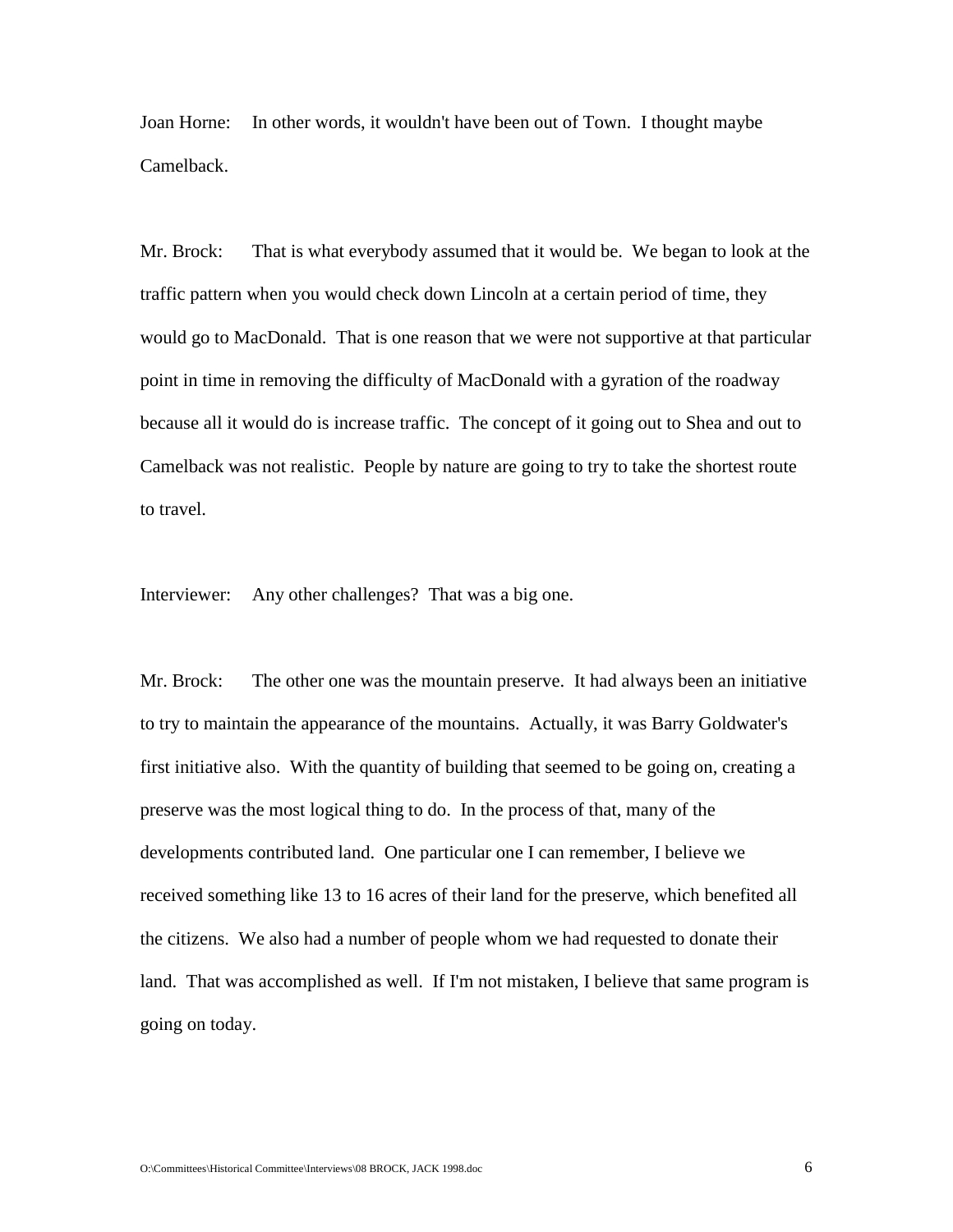Interviewer: Yes, in fact, they have a new Trust that Bob Plenge has set up. It is a wonderful program and they are slowly marching forward. Thanks for your initiating that.

Mr. Brock: Well, it's something that I thought was important. The other was the appearance of the mountains. There had been a number of them, especially the ones facing south viewed from Lincoln, where there had been a lot of cut and fill. I could remember being up on that mountain and we had requested and received by donation a company's product, (I'm trying to remember the product, I think it was Eonite) and actually sprayed the mountain myself (on Glen Drive). The intent was to try to make it blend in more toward the mountain than to see that cut and fill. That was something I felt pleased about. The other was the financial position of the Town. We did function in a manner that our second greatest source of revenue was the interest that we gained on the accounts which very few towns have been able to accomplish. As a matter of fact, I think we were the only one in the state. A lot of that is credited to Mary Ann and Oscar who I was fortunate to serve with during that period of time. One of the other considerations too was the contribution we had made. Duncan, Arizona had been flooded and were in dire need of assistance. We had the ability at the time because of a number of surplus funds to donate or contribute the money to the Town itself. I believe it was around \$10,000 or maybe \$15,000.

Interviewer: Where is Duncan?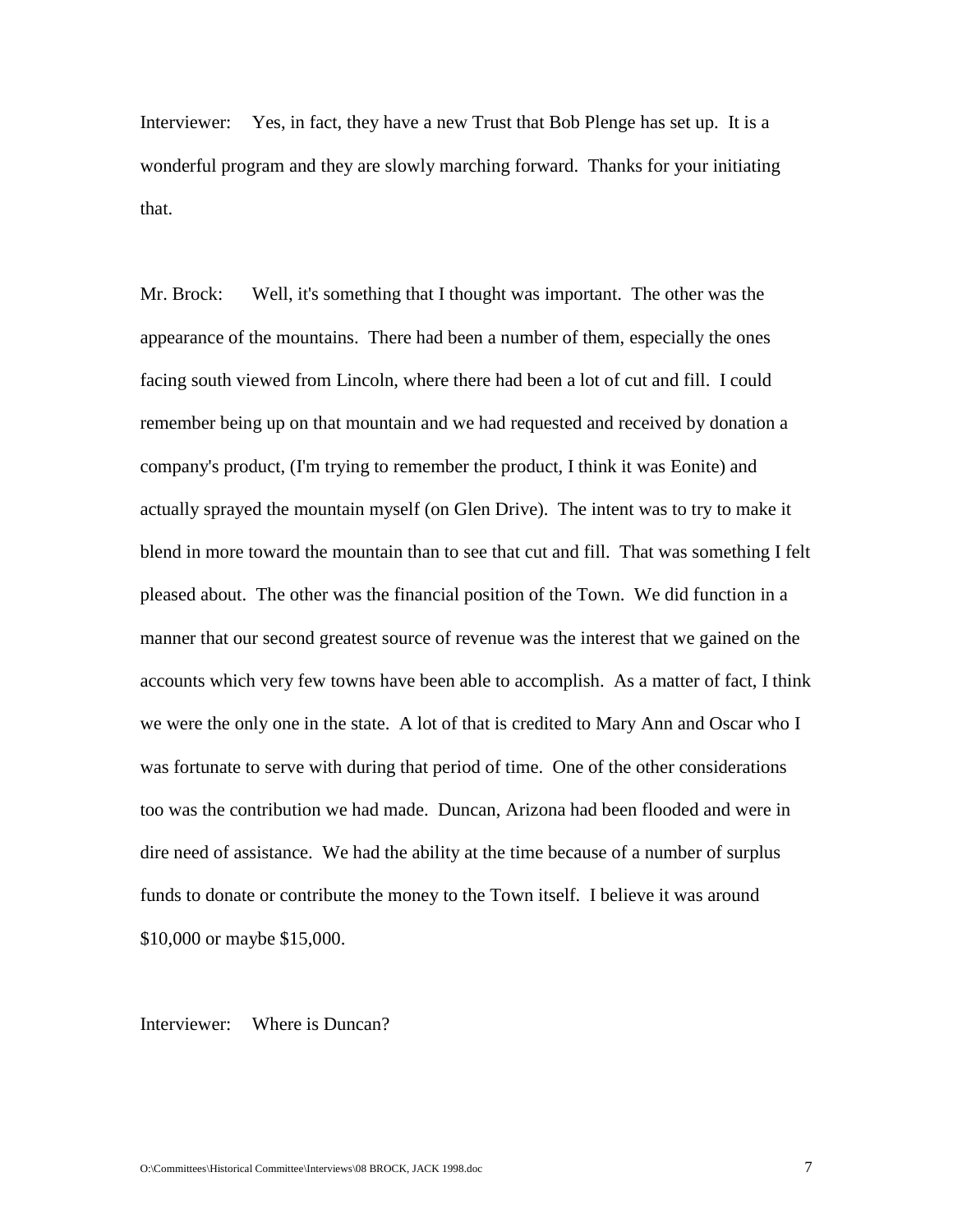Mr. Brock: I don't remember. It has absolutely no relationship to my middle name. I thought that was something that I am pleased about too - that we could reach out and help other communities.

Interviewer: You've done a lot already. I see you have a page written of numerous items listed.

Mr. Brock: Some of those are not too good though. One thing that I probably would like to have turned around. I, for some reason, was not able to convince the Council that something called " time share" was a change in use in zoning. Consequently, they approved the time share within the Town at the Hermosa Inn. That project took a toll on the Town as well as the investors in that it was only to benefit one particular individual. Again, I'm not sure how you're using this, I was very disappointed. There were one or two people that could understand this. Baxter, who has passed away since then, was aware of that. He was in real estate and had enough background. We had done some research out of Colorado, New Mexico and so forth, to determine indeed that time share was a change of use. Well there are two things that could have happened. One, I know residents around the area were intimidated. One particular individual that headed Del Webb was confronted in front of the Town Hall and threatened. I had been threatened by phone. It was a fortunate thing in the sense that the person threatening me had his attorney standing next to him advising him he shouldn't be doing it. That had occurred. Plus there is still some funny feelings I have as to whether or not everybody was real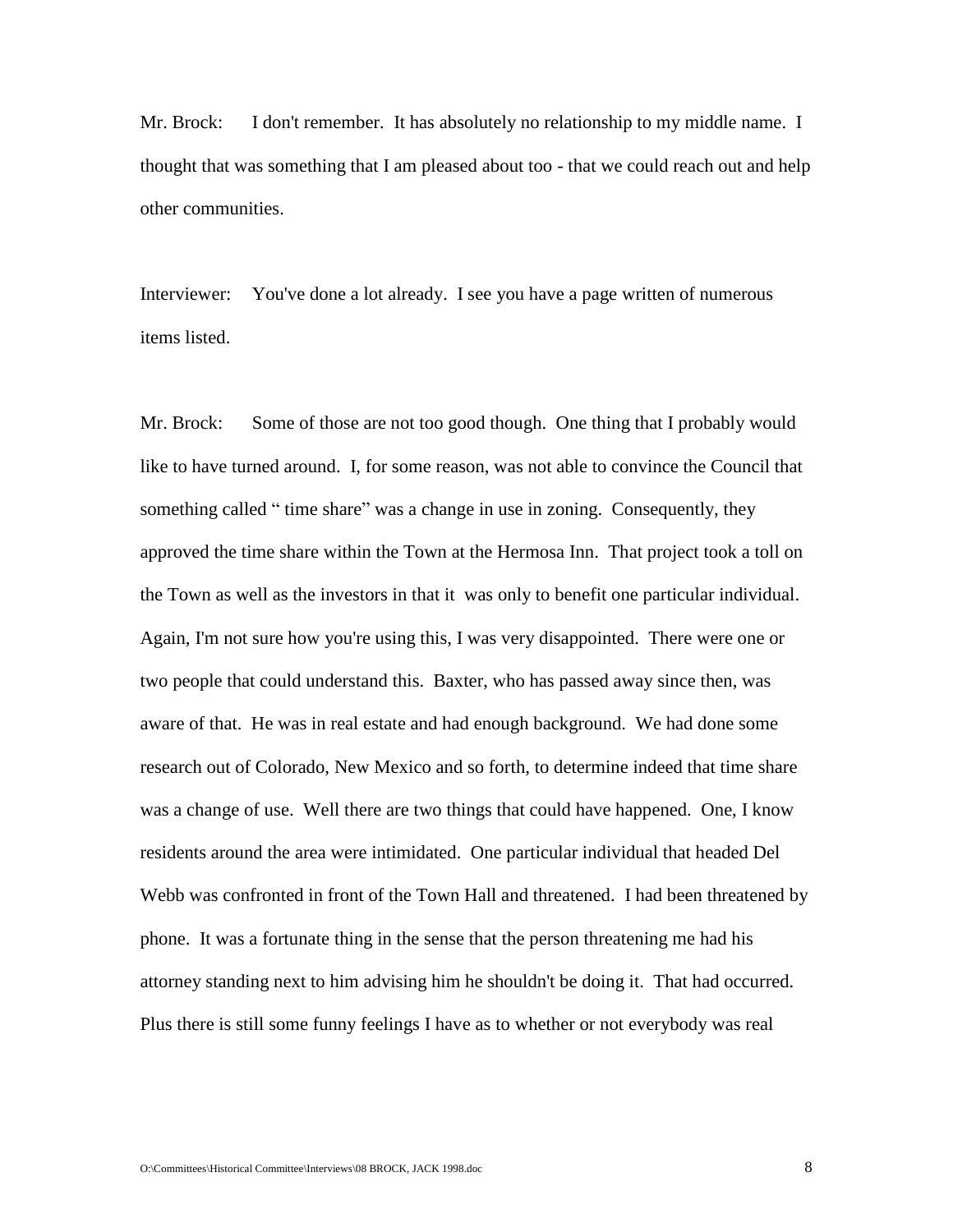ethical at that point in time and didn't benefit by approving the time share. That's just a candid opinion.

Joan Horne: Well, of course, it went away, as you know. I was at that very heated meeting when you had a dialogue with a member of the audience. There was some name calling going on. (You mean Bill Bliss?.) Yes, that's who I mean. I was at the meeting and it was ugly. I agreed with your position.

Mr. Brock: I think that meeting may have been the one that the gentleman was confronted outside. I know that \_\_\_\_\_ had confronted me prior to that. The threats, in essence, amounted to the fact that you're not going to live if you disapprove it. I don't know why. I just felt that way about it. It was the inability to convince the other part of the Council that it was a change in use.

Interviewer: Well you lose control if you had passed that.

Mr. Brock: It did pass anyway.

Joan Horne: I mean that it was financially unsuccessful.

Interviewer: That was good, but the Town would feel that they lost control over what could happen with it.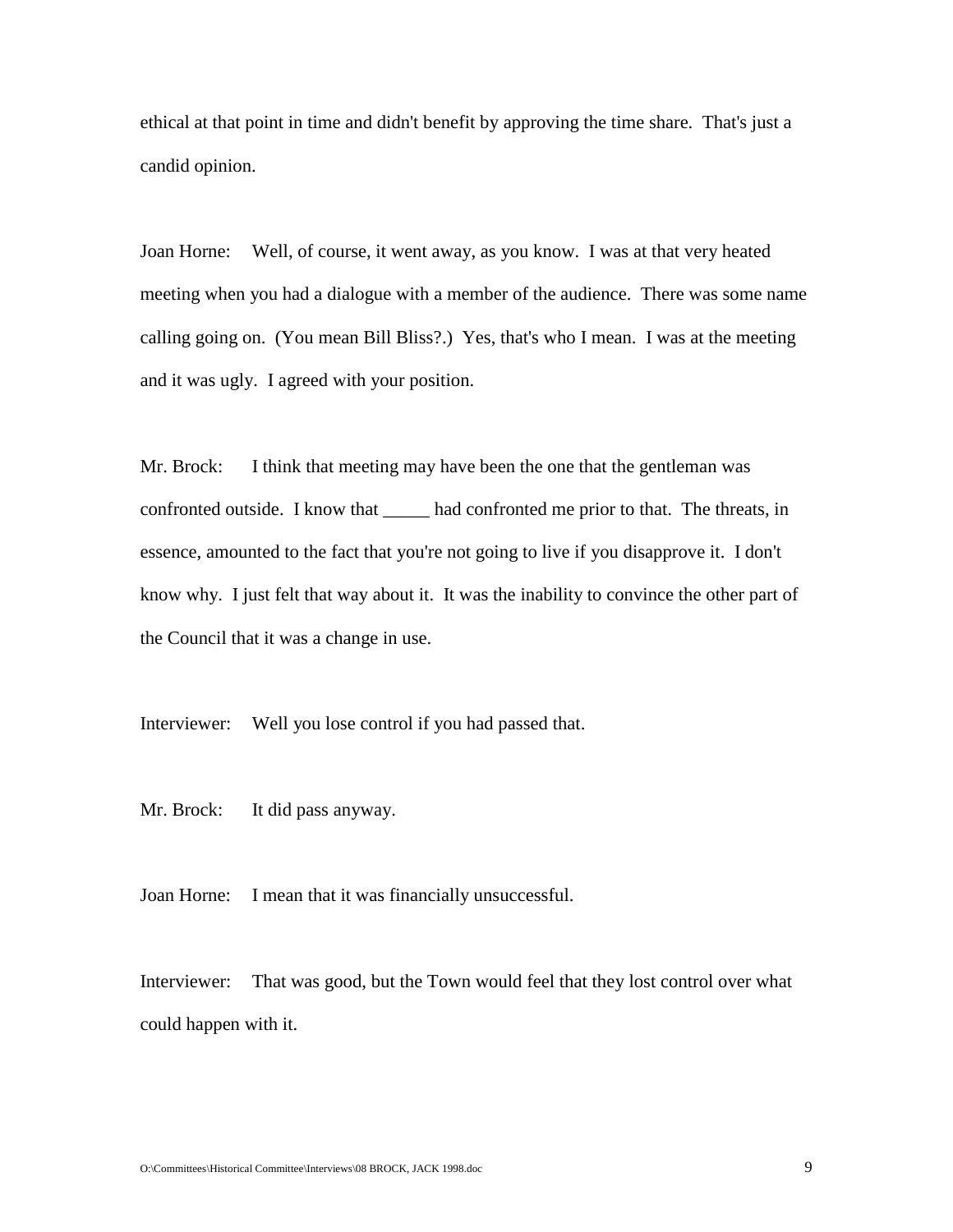Mr. Brock: It was one of those things that the value inflated overnight. I think it sold for \$1.3 initially, and before we knew it, the value was well over \$7 million. You just don't do that. There was an awful lot of investors that lived in the Town that I think under the circumstances fought the Town. They were totally supportive of the program. It was just an unfortunate situation. But that was one of those things. I would have preferred for there not to have been a recall although I think in the long run, it probably strengthened the Town a little bit. Unfortunately, the four that were had a little extra work to do. Again, I'm being very candid about this. I probably should have seen that the Planning Director was no longer with us. What he supported or did not support had nothing to do with that particular situation. There were times where I was spending hours reviewing plans that went back to Planning and Zoning and to the Board of Adjustment to identify what was in violation and what wasn't. Not that I thought that wasn't my job or I shouldn't be doing it, but I felt that that capability should have been there. Of course, there were other things that citizens were unhappy about. The way they felt things were handled. I had gotten feedback from developers who said it was totally favorable to them. He had been crazy to go out of his way and done things that really shouldn't have been done. For that reason, I felt strongly about it. As you well know, he eventually had a problem within the Town that is totally unrelated to his ability to function.

Interviewer: Then you became Mayor.

Mr. Brock: That was during that period of time, from '80 to '84. I had begun my quest for the Council at a period of time when there were 19 candidates. I'm 26, new to the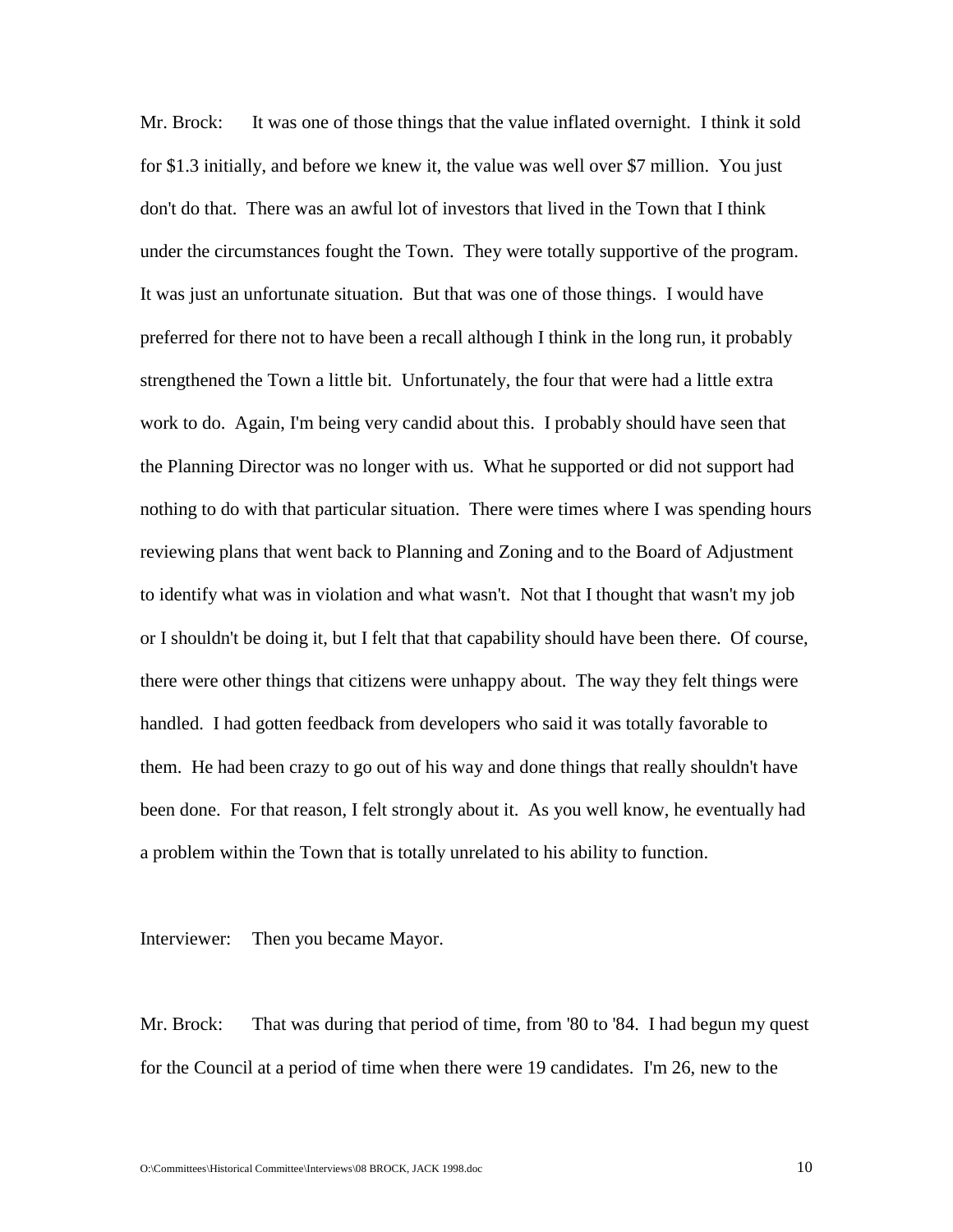Town and didn't really identify any supporting factors. I had made the cut so to speak, which was the Primary and realized that if I were to be successful then I needed to do something other than what I was doing. I put together a group of people, about 15, and consequently they had advised me on certain things and how to approach things. These were residents of the Town. Not that I knew the 15 people. One just dominoed to the other. Fortunately, John Long was involved in that. John at the time was involved in the Homeowners Association. I think that he may have even been President that year. With their assistance, I was able to come out of that as the top vote getter during the General Election. The same thing occurred at the end of the 10th year. I didn't really want to run but I had an awful lot of people saying, "You need to. You need to." I went through the Primary and was trying. I just didn't have the momentum or feeling that I thought was necessary to make that same effort to be successful. Simply, at that point in time, I withdrew my candidacy.

Interviewer: You gave 10 very important years out of your life for the Town.

Mr. Brock: I've been reminded of that several times by my wife. (She's forgiven you, hasn't she?) No, not really. That may have been what led to the divorce. (I'm sorry, I didn't know.) We had a number of situations that had done that. We also lost a child who was hit by a car on Stanford when he was seven years old. He lived for about five years and the divorce came about 15 years after that. We had worked together constantly at that time, for nearly 25 years. We were married very young at 15 and 17, so 33 years of marriage is reasonable considering the things that had happened. If you look back, she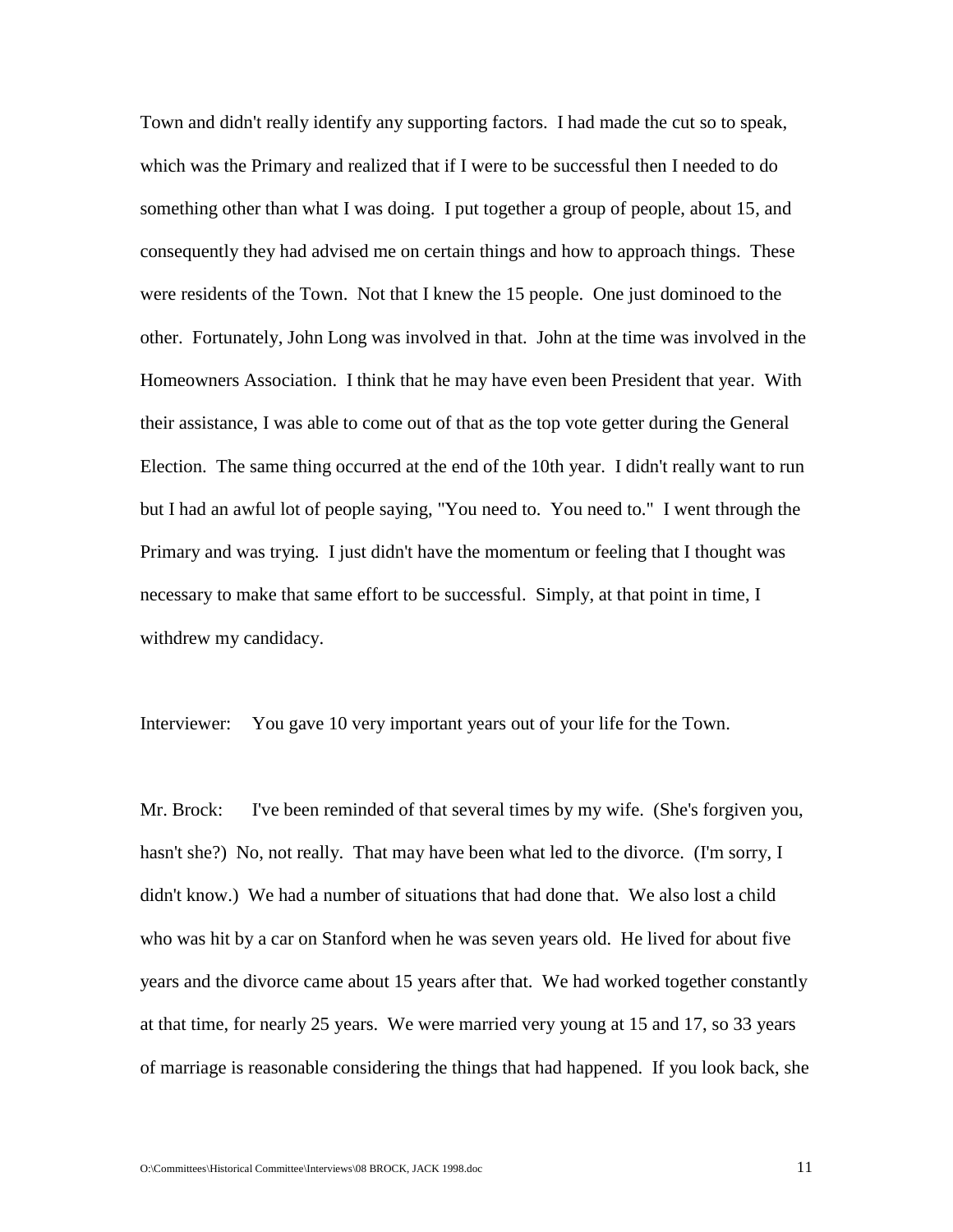was exceptionally supportive and it was only because of her that a lot of this could have been done. There was a time I was spending at the end something like 35, 40 hours here.

Joan Horne: I know the feeling.

Mr. Brock: You've been through it.

Joan Horne: If you don't want to answer this, it's okay. But I would like your feelings about two issues, the staggered terms and the direct election of the Mayor.

Mr. Brock: Keeping humor in relationship to the concept of the Mayor and how they are elected, ours was done obviously by the Council as it currently is. Again, coming in somewhat new, not having a political back ground and the age of my fellow Council Members, I was surprised to have the support of being Mayor. I ran against individuals who felt that they should be Mayor. The best reason that I could understand that they came up with is that they look like a Mayor. Peter always said that's the reason he should be Mayor because I guess I didn't at the time, nor do I now, perhaps represent what the average person in this community looks like or dresses like, or whatever. Peter felt that he should be Mayor because of the way he looked. Peter at the time was Vice Mayor. I have for whatever reason been told that I am very political. I'm not sure that I agree with that but that is one of the reasons that Peter had become the Marshal. He had shown an interest in the Marshal but it also eliminated that in line position to the next turn.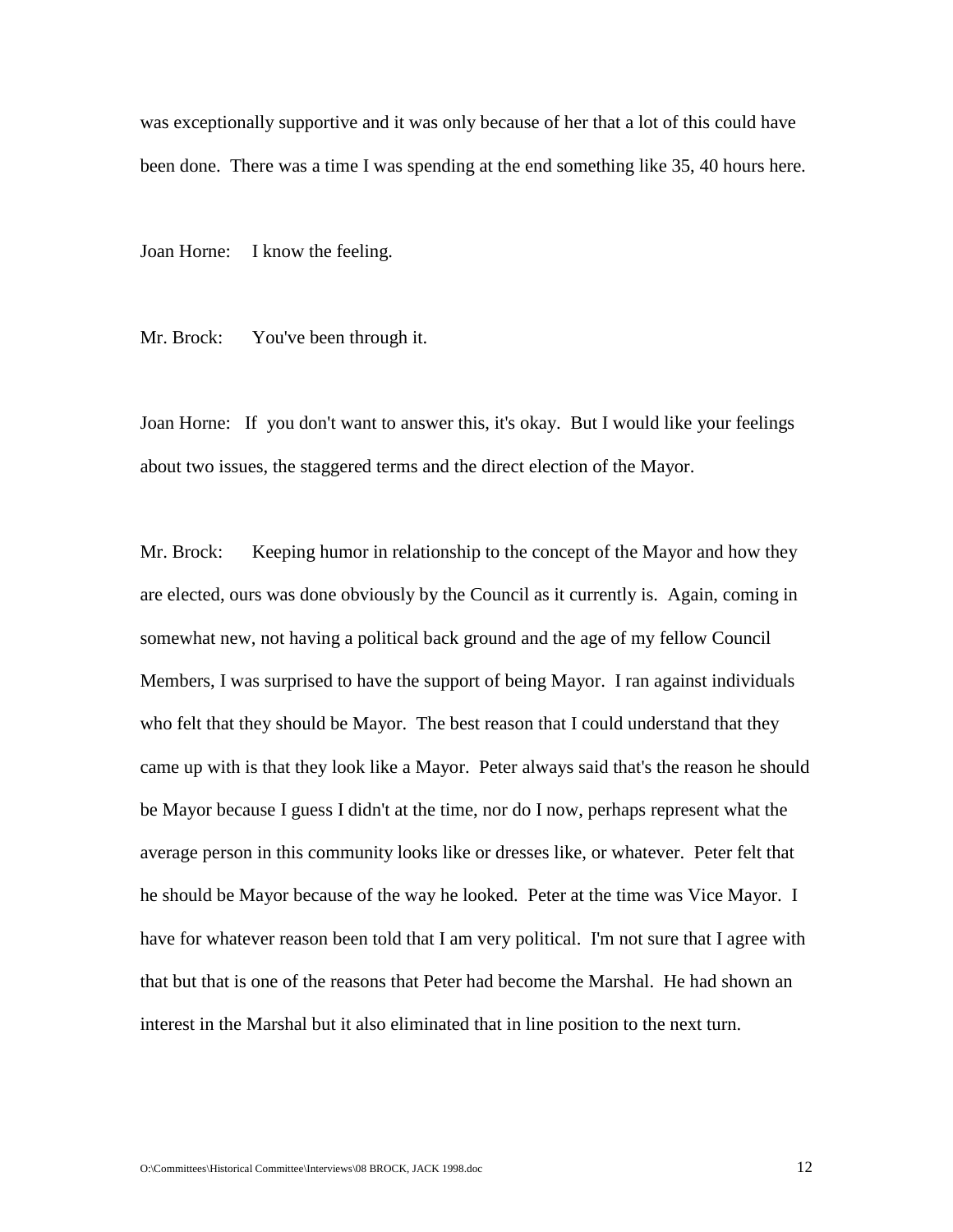Interviewer: Do you think it's a good idea to have staggered terms?

Mr. Brock: No, I don't because of the continuity. As I look back on it, I think people ought to live in the Town for awhile before they get involved. I think they ought to understand the history of the Town and study that a little bit. They have got to have respect for the citizens and staff. In my particular case, I came because I found fault with the staff. I grew to see that difference and importance of having a good sound staff. I think there is a tendency to come in to the Town because they are dissatisfied with how it functions and they are going to change it. I think they need to listen more to the people and to do the best job they can.

Interviewer: It sounds like you're giving advice for current and future Councils.

Mr. Brock: Well, perhaps that's what it is.

Interviewer: That's okay, I was going to ask you that question.

Mr. Brock: I think there is a necessity and I think the reason that motivates a lot of people are egos. I wouldn't have gotten involved if it hadn't probably been for some ego of some kind. To some degree, most people that are in do it because of that reason. It doesn't necessarily mean it can be detrimental, but I think if you place the facts, that in part is probably the reason in some cases. I don't believe in the staggered terms for that basis. As far as electing the Mayor from the standpoint of the general public, I don't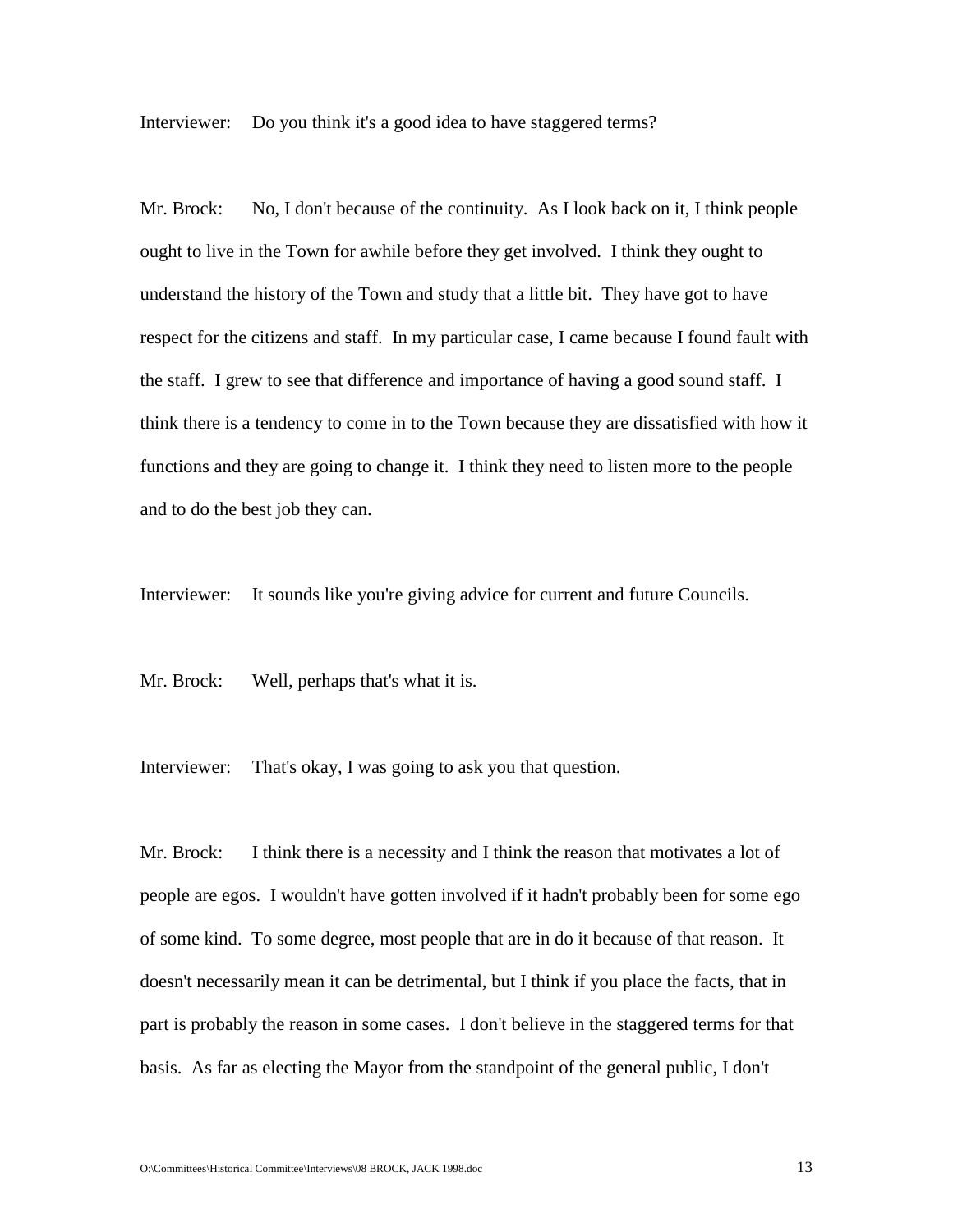think that leads to the best type of a team. I think that you're dealing with a group of people who have been elected. They're going to best determine or best know who is going to serve the Town better and who is going to be the best leader of their team. What I think that's doing is separating or isolating the Mayor's position from the Council and it can't necessarily work together or feel that you are a group of seven people. Six opposed to one, perhaps. I think more responsibility lies on an individual if he is elected on that basis.

Interviewer: It keeps it from being a popularity contest.

Mr. Brock: That also could lend to it. Generally speaking in the past, and this is years past, it had been a popularity contest, even to the degree that people assumed they were to be Mayor if they were the highest vote getter. I think for a long time, until I got there, that probably was true. The longer you're there, the less votes you're going to get.

Joan Horne: You have baggage that you can't help because you have to make decisions that somebody is going to disagree with.

Interviewer: No, you can't please everyone so you will obviously make somebody unhappy.

Mr. Brock: I have heard not in detail that the Town itself needs help with people being pitched out of Council meetings and stuff like that.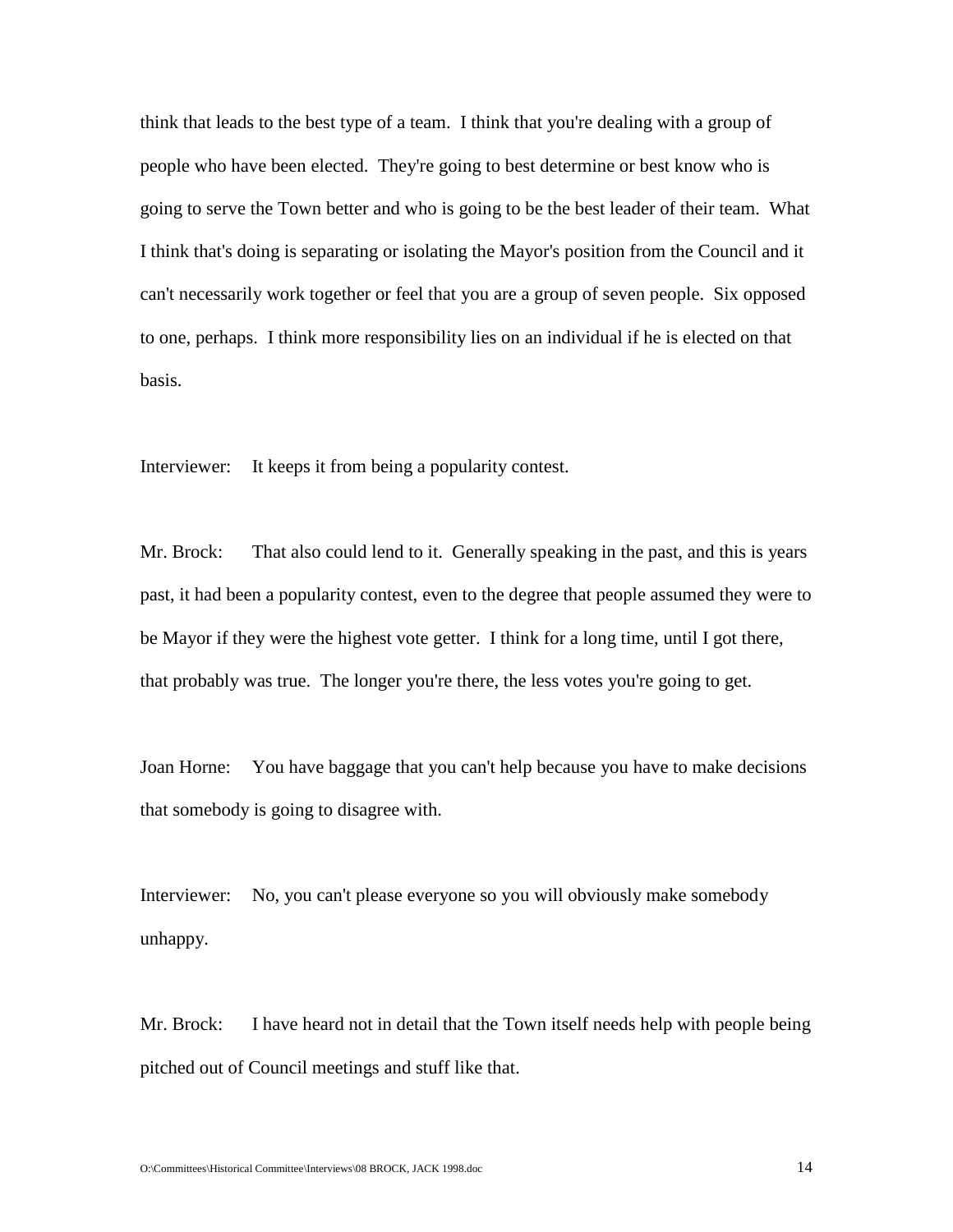Joan Horne: The four year staggered term I think is more for continuity then you don't have the whole Council up for election and the possibility like if you have twelve people running, of having all new people and nobody to carry forward. That the advantage I see. On the direct election of the Mayor, I haven't made a decision. I agree with what you were saying except for the fact what happened section I did it. The argument for the Council making the decision, vote, it's over and you're a group of seven. That's the only reason I think it came up.

Mr. Brock: During Barbara vonAmmon's last term, there was someone with a difference of opinion and no matter what the subject was, there seemed to be quarrels. I can remember many times as I sat between them that it was simply a matter of eventually saying settle down both of you, control yourselves. Here again is a situation where I really think that the Council itself appoints the individual, that they are going to be able to work better with him or her. He or she knows that they are the ones that put them there.

Interviewer: Those among the group put him or her there.

Mr. Brock: Yes. Thomas is the Mayor now.

Joan Horne: No, Marvin Davis.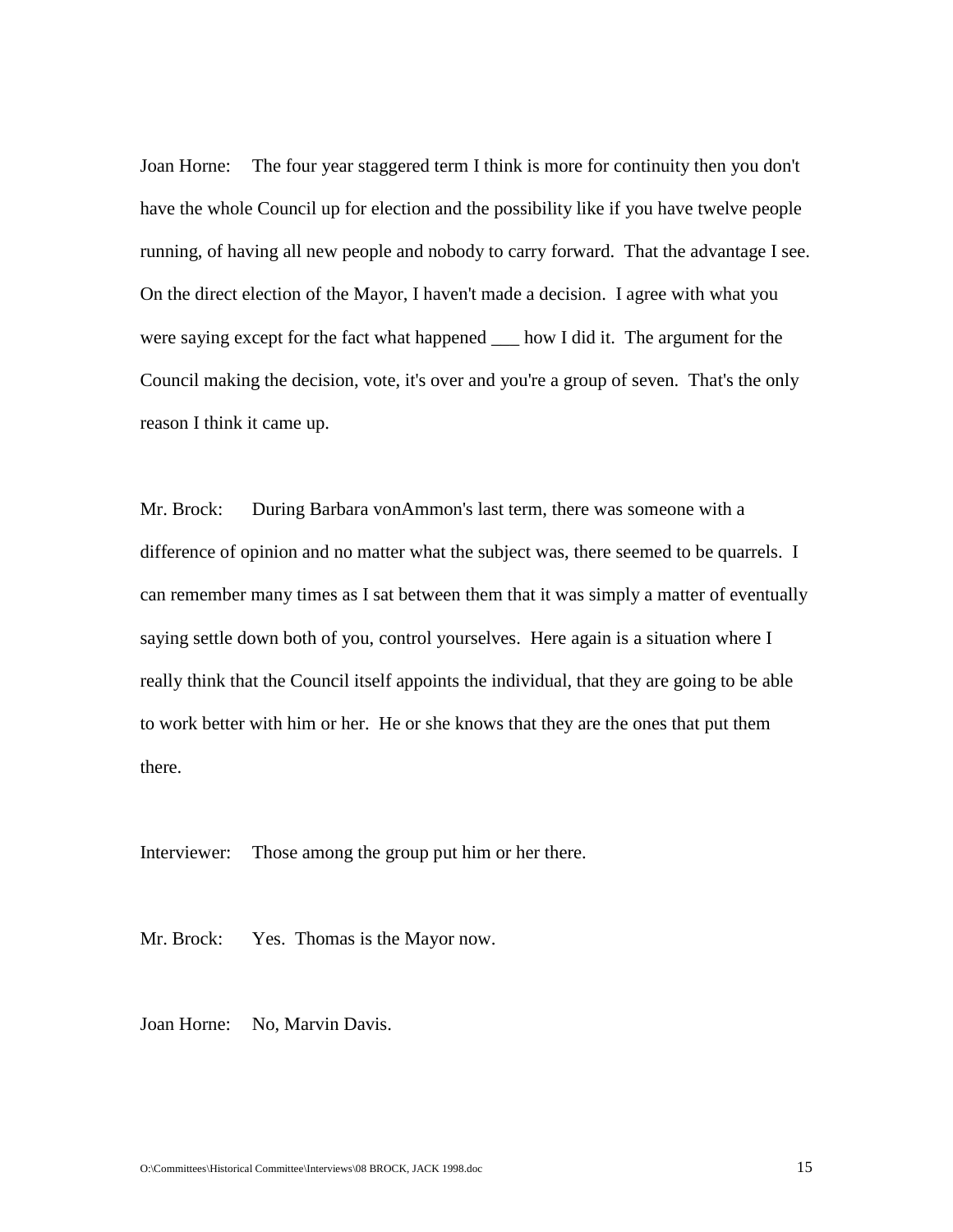Mr. Brock: Who is Thomas?

Joan Horne: Thomas is a Council Member.

Mr. Brock: That name has come up and I didn't know who he was.

Joan Horne: He's not part of the four majority.

Interviewer: Is there anything else you would like to share with us?

Mr. Brock: I think it's kind of a philosophy that I believe may have been lost after awhile and that is the least amount of government I feel is the best amount of government.

Interviewer: Well that certainly seems to be in the past. We need to regain that, especially this Town.

Mr. Brock: I think that when I'm talking about going back and understanding the history of the Town, that that is part of what they learn.

Interviewer: Very much. They all have to work together very stringently.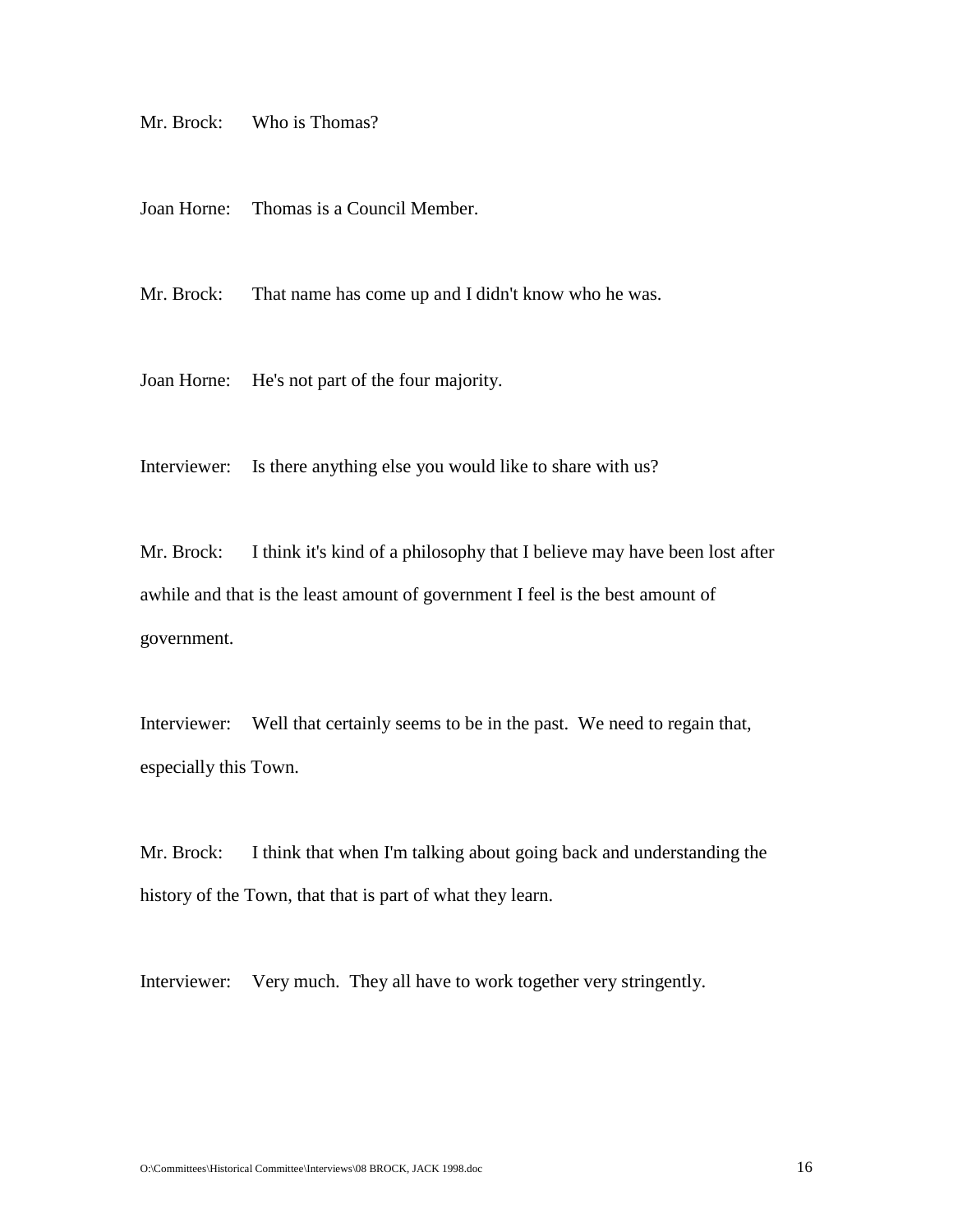Mr. Brock: The times that I can remember, I think the Councils really worked together. They respected each other and respected the positions they were in. It seemed to be happier times for some reason. Why I am not totally sure. It could have been the makeup of the people. It could have been the issues at the time and most of those issues seemed to be supported by the majority. There were a number of people that ran. But it seemed consistently the ones that had been the "old guards" so to speak were the ones that were successful. I have always contended if a stranger could probably come into this Town and win an election.

Joan Horne: There aren't enough people getting out to vote. (Tape skipped)

Mr. Brock: That's true. That was another thing I think may have been instigated during our period of time is the ability for them to meet the candidates other than just the publication. In turn, it was beneficial to us as well as far as "the elected people" it gave them the ability to understand who they were. There seemed to be a networking. In the past, it was frowned upon if you organized yourself. I mean this is back in the Huntress period of time. If it looked like you wanted to be Mayor, that was death. Everybody was very patient. They didn't push those kind of things. If somebody was serving time, Huntress, for example, decided he wasn't going to run, then Tribken became involved. Granted, he was the Vice Mayor at the time. There also seemed to be some form of progression, an orderly progression. That doesn't seem necessarily to be the story anymore. There seems to be somewhat of chaos, and perhaps to some degree, that's bad and good in other ways. One other particular thing that I was thinking about and had just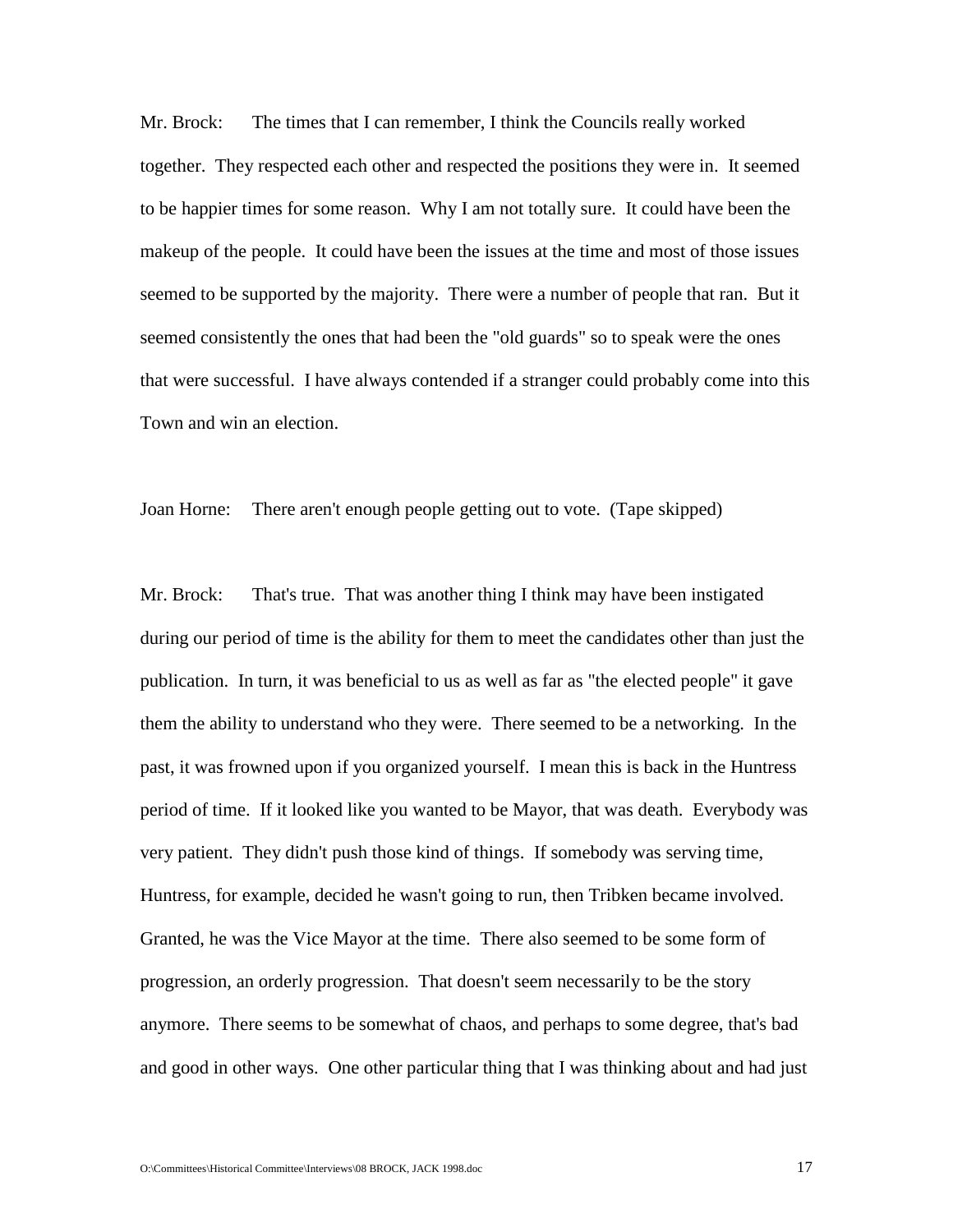forgotten it that occurred when I was on the Board of Adjustment and Chairman of the Board. There was an issue that had come up. It was a Frank Lloyd Wright building that a resident (Donahoe), it was the Donahoe property, I can remember. We were in the small living room of Helen's where the Council meeting was, and the citizens had sat down. This tremendous barrage of suits with plans walked around. Then they formed around the wall. There might have been 20 to 30 of them and went ahead and made the presentation.

Interviewer: For the Donahoe family, you mean.

Mr. Brock: No, this was supporting the Donahoe family and the Frank Lloyd Wright Foundation. The were submitting the plans. There was obviously a violation in reference to the height regulation. It exceeded 30 feet. I would have loved to have seen that house built, not necessarily violating the ordinance. But I think it was a situation you feel differently about something primarily because it was a Frank Lloyd Wright house. The fact that you had to take the position of denial because it violated the ordinance. For at least a half hour and at least 10 different times, I had asked what the height of the zoning was. Finally, I told him what the height of the zoning was and he was a little surprised because most people at that time were not able to read the plans. Plus a lot of the people serving on the Board were in their 60's and 70's and I'm not sure they really understood the concept of what was happening. That I think helped in my quest to be on the Council. Service on other levels are beneficial. Not only to that particular Council or the Town, but also perhaps for the individual.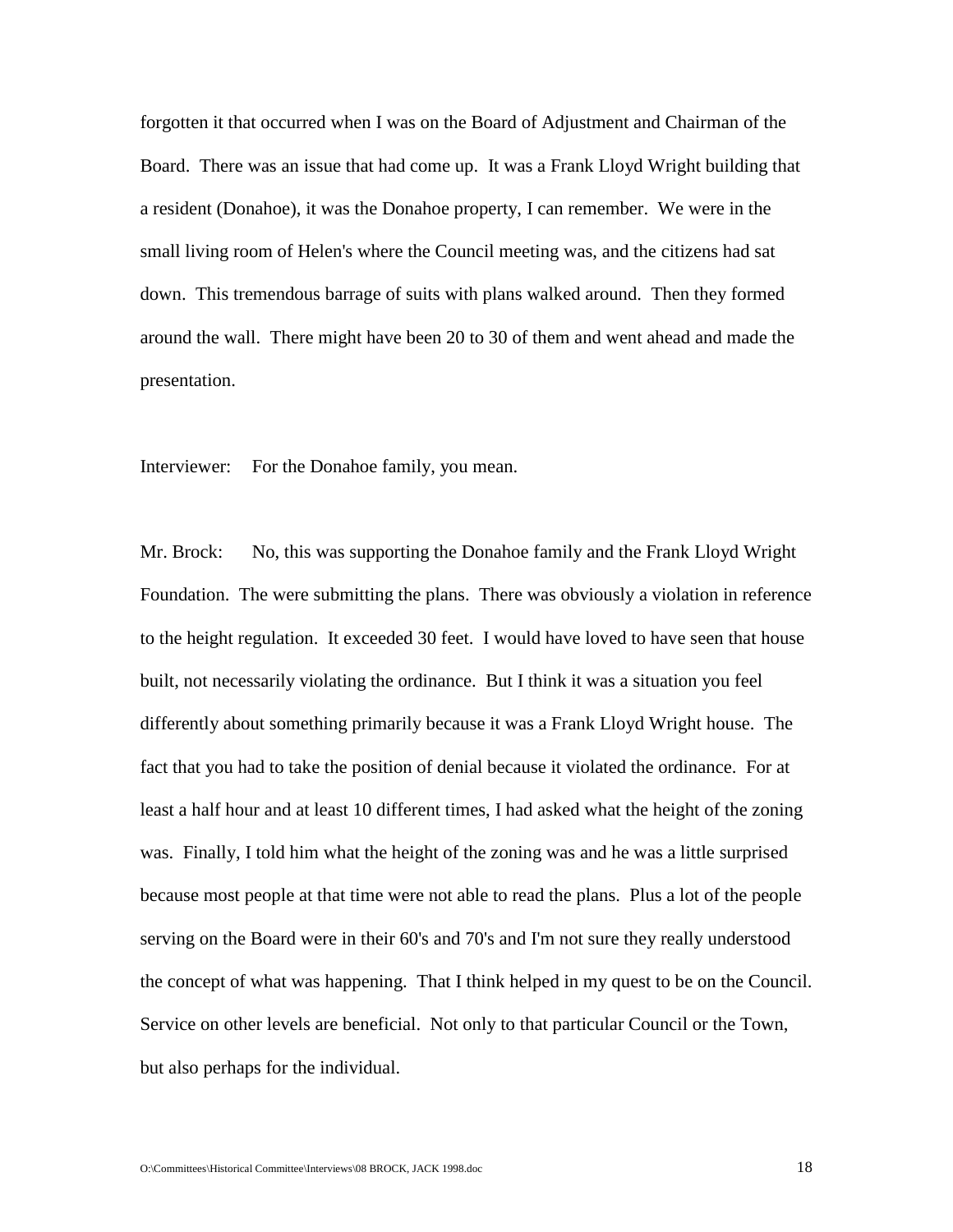Interviewer: At that time, they could have built it if they had kept it down to 30 feet. Did that count the spire? I have seen the drawings of the house and it would have been a spectacular thing.

Mr. Brock: No it did not.

Joan Horne: There were a lot of things that were wrong with it. That came to Board of Adjustment when I first went on it. Bell was the attorney.

Mr. Brock: It may have come back. I think it did.

Joan Horne: Yes. \_\_\_ can't you make some changes , it wasn't minimizing but it didn't meet Code. (Tape skipped)

Mr. Brock: It's unfortunate because the architect had done marvelous things. One of the stories about Wright is that he had done the Guggenheim house. Guggenheim was having a party that evening and had invited a tremendous amount of people along this long, long dining room table. It began to rain and right in front of Guggenheim. To save embarrassment, he had the butler bring him the phone and he called Wright. He opened the speaker to let everybody know he was talking to him and said, "What do you expect me to do. It's raining and I've got guests." Wright's singular answer was, "Move." In other words, if its raining in front of you, move to the side. There was another story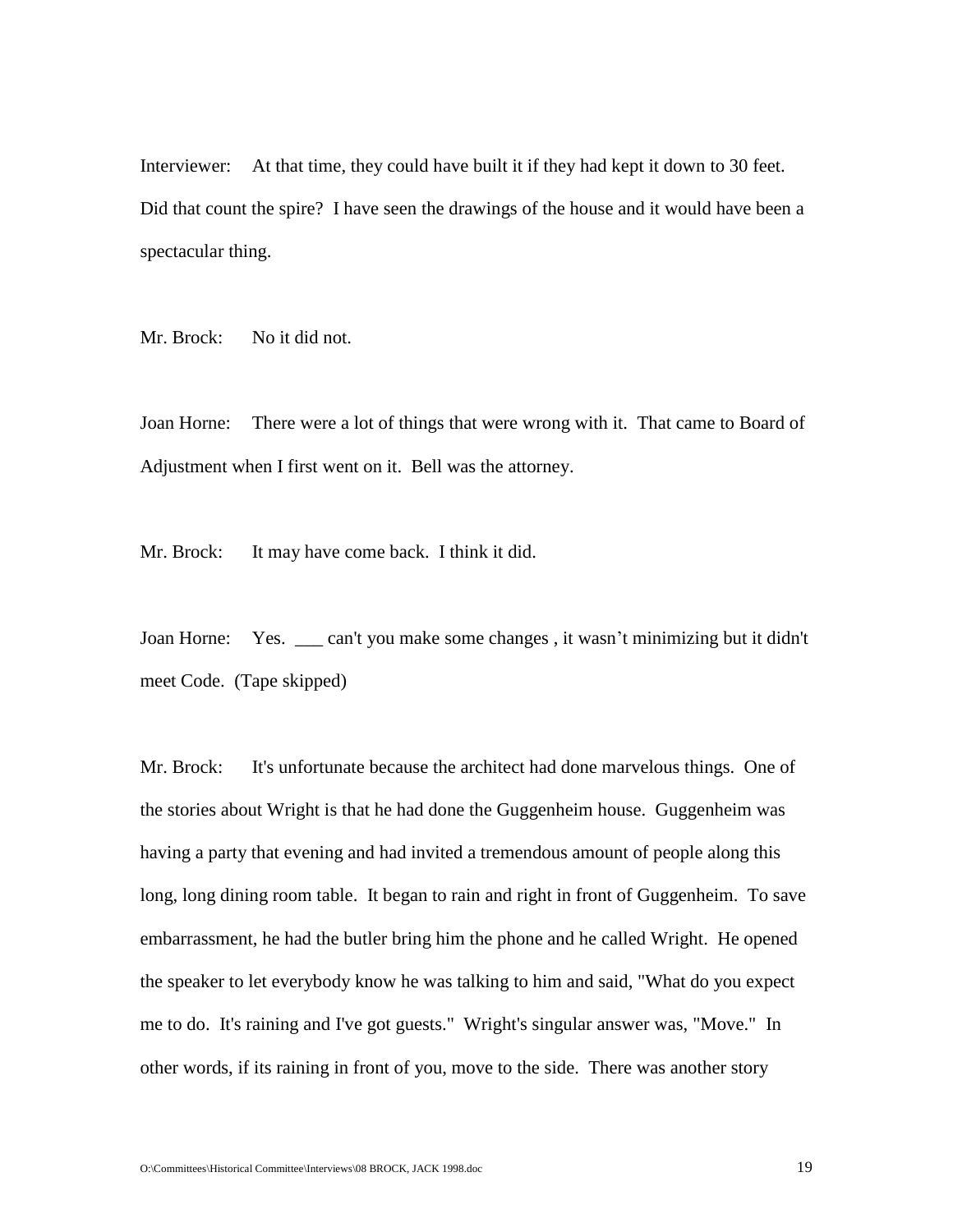about Wright. At the request of an architect he was asked to preview a particular project that he had done. For almost an hour he was totally silent. And the architect finally said, "You've not commented throughout this. What do you think about it?" He said, "Sure missed the boat on this one." Linda's grandfather used to be on the ration board. He used to come in wanting rubber tires and so forth for his school. He'd always turn him down. He'd have that cape and Helen said that he'd throw the cape over his face and walk out. He was good and had a lot of influence in this Town as far as architecture.

Interviewer: That was wonderful. Thank you.

Mr. Brock: Thank you. The only relationship is the fact that Calvin Goode served on the City of Phoenix Council, Herb Drinkwater was Mayor of City of Scottsdale, and I used to work at the District Service Office together. As a matter of fact, Herb worked for me in the Drafting Department. We would have lunch together almost three times a week and none of us had ever discussed politics at all. Then later when we all left the school system, we went our different ways and found ourselves in almost similar positions. It is interesting that we didn't discuss politics.

Interviewer: You used that time to just enjoy each other.

Mr. Brock: Yes, I knew Herb before he married Jackie.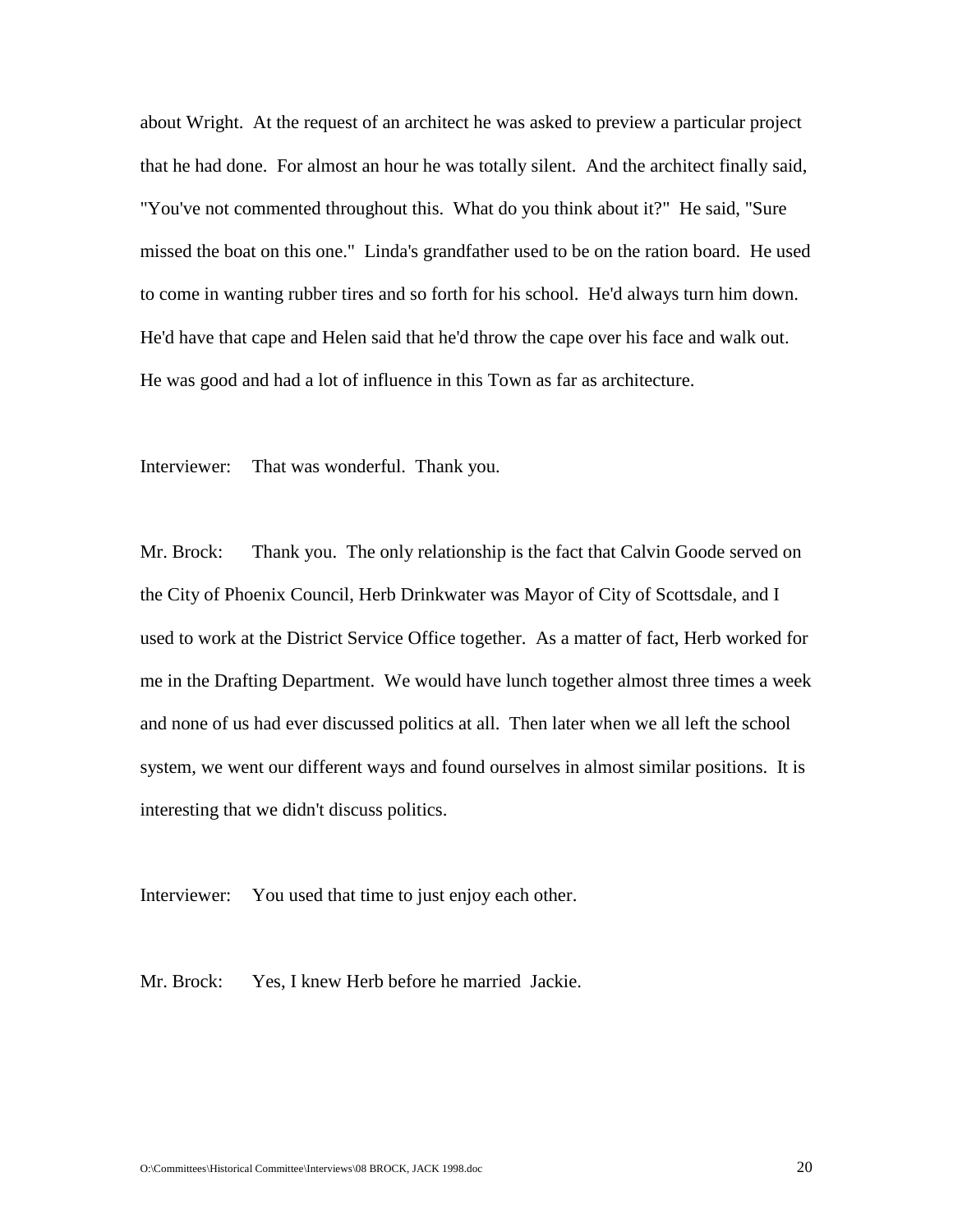Interviewer: I want to thank you ever so much. You have been just so informative and you had some very exciting 10 years, stressful and…

Mr. Brock: Let me tell you another story. We had a next door neighbor who we believed had killed one of the dogs. The police had checked into it. We also had the dog tested and there was a particular chemical. The chemical was found inside the garage of this neighbor. Well, for whatever reason the neighbor did that, I don't know, but he used to come to the Council meetings to the point where we were a little afraid because he sat in the front row. We didn't know what he was going to do. He had acted strange at certain times, very much a hermit-type individual. There was one time that the belief was that he might be carrying a gun. I was the Vice Mayor at the time, wound up wearing a flap jacket underneath my coat.

Interviewer: You mean a bullet proof jacket?

Mr. Brock: Yes. Two plain clothed policemen sat on either side of him. He didn't know it. Barbara is sitting to my left. We got to talking about it because she was aware of the fact that this was happening. She was really panicking because she was scared to death that he'd miss me and hit her. It really frightened her. He actually reached into his coat at one point in time and we could see the two guys leaning over. He eventually moved to Sun City.

Interviewer: The moral of the story is that there are eccentrics in every Town.